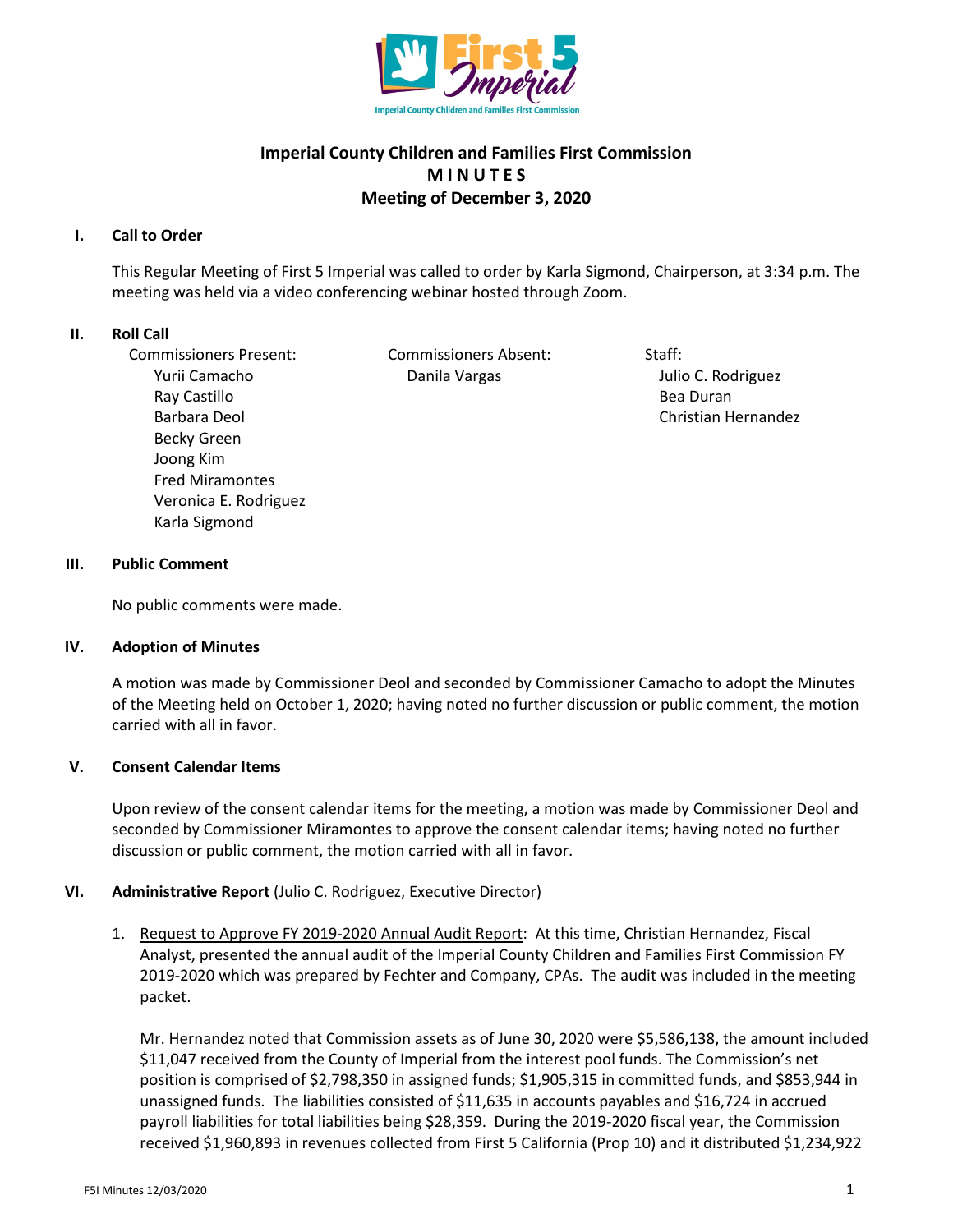through the RFP major grant and other grants to fund local projects. The assets of the Commission exceeded its liabilities on June 30, 2020, and the net position at the end of the fiscal year was \$5,528,287.

Mr. Hernandez provided an account of the Statement of Revenue, Expenditures and Changes in General Fund Balance of the audit. He explained that Commission revenues received during the fiscal year consisted of three funding streams of which \$2,607,366 were received from Proposition 10 State aid funds; interest income received from the County of Imperial was \$63,962; and other refunds and reimbursements in the amount of \$2,840. The refunds and reimbursements category were a minor amount received for rebates as well as reimbursements made from grantees. The total revenue received by the Commission during the year was \$2,674,168. Total expenses reported by the Commission for the audited year were \$2,382,775. Of that, \$1,226,672 were identified as grantee payments made for RFP General Grants, the Community Development Mini-Grants, the Community Outreach Support and the Professional Development Grants. Other Commission programs included First 5 Impact Program expenses that were \$466,801; School Readiness Program expenses that were 9,975; the Southern California Region 9 HUB program expenses that were \$104,712. The PACES early care and education stipend to ECE providers were identified as being \$6,500. Other program service expenses were \$176,968 and evaluation costs were \$230,797. Administrative services expenses account for \$160,350, which reflected 6.73% of the total budget for the year. The Commission's ending fund balance as reflected in the audit is \$5,557,779.

The audit reflects that there is a favorable increase in the actual revenues less expenditures compared to the final budget that was approved for the Commission of \$696,729. Professional and special services expenses were less than the amount that was budgeted by \$588,891; and the services and supplies expenses were more than the budgeted amount by \$146,200. There is a favorable decrease of the total expenses below the amount that was budgeted by \$442,691.

Mr. Hernandez provided an explanation and a review of the letter that was addressed to the Board identified as the "Independent Auditor's Report on Internal Control over Financial Reporting and on Compliance and Other Matters Based on an Audit of Financial Statements Performed in Accordance with Government Auditing Standards" (page 26 of the audit). In particular, he discussed the section which stated "A deficiency in internal control exists when the design or operation of a control does not allow management or employees, in the normal course of performing their assigned functions, to prevent or detect and correct misstatements on a timely basis. A material weakness is a deficiency or a combination of deficiencies in internal control, such that there is a reasonable possibility that a material misstatement of the entity's financial statements will not be prevented or detected and corrected on a timely basis. A significant deficiency is a deficiency or a combination of deficiencies in internal control that is less severe than a material weakness, yet important enough to merit attention by those charged with governance… Given these limitations, during our audit we did not identify any deficiencies in internal control that we consider to be material weaknesses. However, material weaknesses may exist that have not been identified." Mr. Hernandez went on to review and discuss the tests that were conducted by the auditors for compliance matters as per the state laws and regulations.

Mr. Hernandez explained that this audit did not identify any "Financial Statement Findings" or "State Compliance Findings" (page 31 of the audit).

Further review and discussion continued regarding the "Summary of Prior Year Findings and Responses" (page 32 of the audit). Mr. Hernandez explained that "Finding 2019-001 (Material Weakness)" was due to the fact that the Commission did not have a complete set of accounting records because the records were kept in two separate accounts; one was the Commission's payroll account and the other were program and administrative expenses account which was maintained by the County. The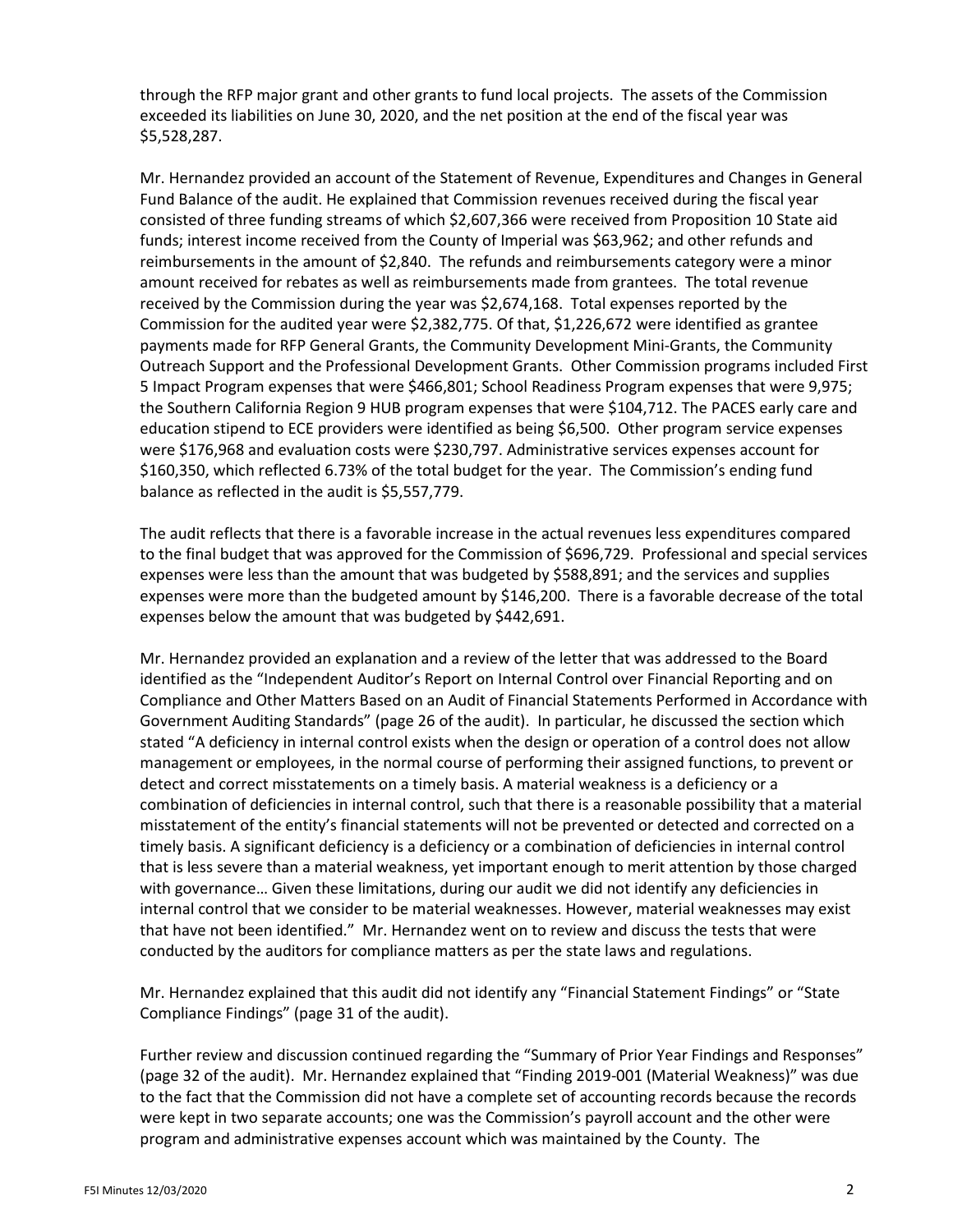recommendation for correction to the Commission at that time was to implement an accounting system that included both the activities of the payroll account and the activities of the County Auditor's account. In response to the finding, the Commission is now utilizing QuickBooks which addressed the need to incorporate both accounts. Mr. Hernandez advised that this finding has been corrected and was implemented in February 2020, and as such is reflected in this audit.

Finding 2019-002 (Significant Deficiency) which was also a finding identified in the previous audit was discussed. Mr. Hernandez stated that the Commission was found deficient due to the fact that it had processed employee paychecks in batches ahead of time. He reminded Commissioners that the reason this was done was to ensure timely signature of the paychecks by the Chairperson. The recommendation for correction to the Commission was to implement a process designed to provide reasonable assurance that errors in payroll will be prevented, detected and deterred in a timely manner. In response to the finding, Mr. Hernandez advised that all payroll (26 in the fiscal year) is no longer processed in batches but is processed one at a time, timely, and according to the Payroll Policy that was adopted by the Commission. He noted the policy was adopted June 6, 2019. Mr. Hernandez acknowledged and thanked Commissioner Sigmond for responding to the signatory responsibility diligently and advised that this finding has been implemented.

Finding 2019-003 (Compliance) Administrative Costs, Financial Condition and Program Evaluation: Mr. Hernandez explained that this finding also referenced to the issue with the dual accounting system that was previously identified. He further stated that the Commission's financial statements were incomplete because the payroll policy was not implemented until June 2019; further, Commissioners were advised that we would be delayed in presenting the statements because we were in the process of implementing the new accounting system which was QuickBooks, and this was done in February 2020. He advised that for this fiscal year, the Commission has a system that has merged both accounting systems and are able to present accurate and complete financial statements. This includes presenting the Administrative Costs Report, reporting evaluation expenses, and the Commission's financial condition according to the Communication of Financial Condition policy that was adopted. He also discussed the fact that the Commission has not exceeded the administrative cost limit of 15%, and he talked a little more about the process of reporting.

Mr. Hernandez pointed out that the status of the findings identified as 2019-001, 2019-002, and 2019- 003 have been implemented and reported in the audit by Fechter and Company.

A motion to approve the Imperial County Children and Families First Commission Audit Report FY 2019- 2020 as prepared by Fechter and Company, CPA, was made by Commissioner Miramontes and it was seconded by Commissioner Deol; having noted no further discussion or public comment, the motion carried with all in favor.

2. Request to Approve Revised Administrative Costs Report FY 2019-2020: Mr. Hernandez explained that the Administrative Costs report is presented to Commissioners at the beginning of the year with the budgeted administrative costs breakdown. The report is again presented at the end of the year with an approximation of costs for the year that passed. Once the audit is completed with adjustments made to the administrative costs report it is then presented one final time. The 2019-2020 Administrative Costs report identifies the percentage of all expenses for administrative costs is 6.73%, program expenses at 83.58%, and evaluation expenses at 9.69%.

A motion to approve the revised Administrative Costs Report for FY 2019-2020 was made by Commissioner Deol and it was seconded by Commissioner Camacho. Mr. Kim stated that the Commission should consider reviewing the limit placed on the administrative costs; he feels that if expenditures increase due to grant expenses or because of the special COVID-19 circumstances, this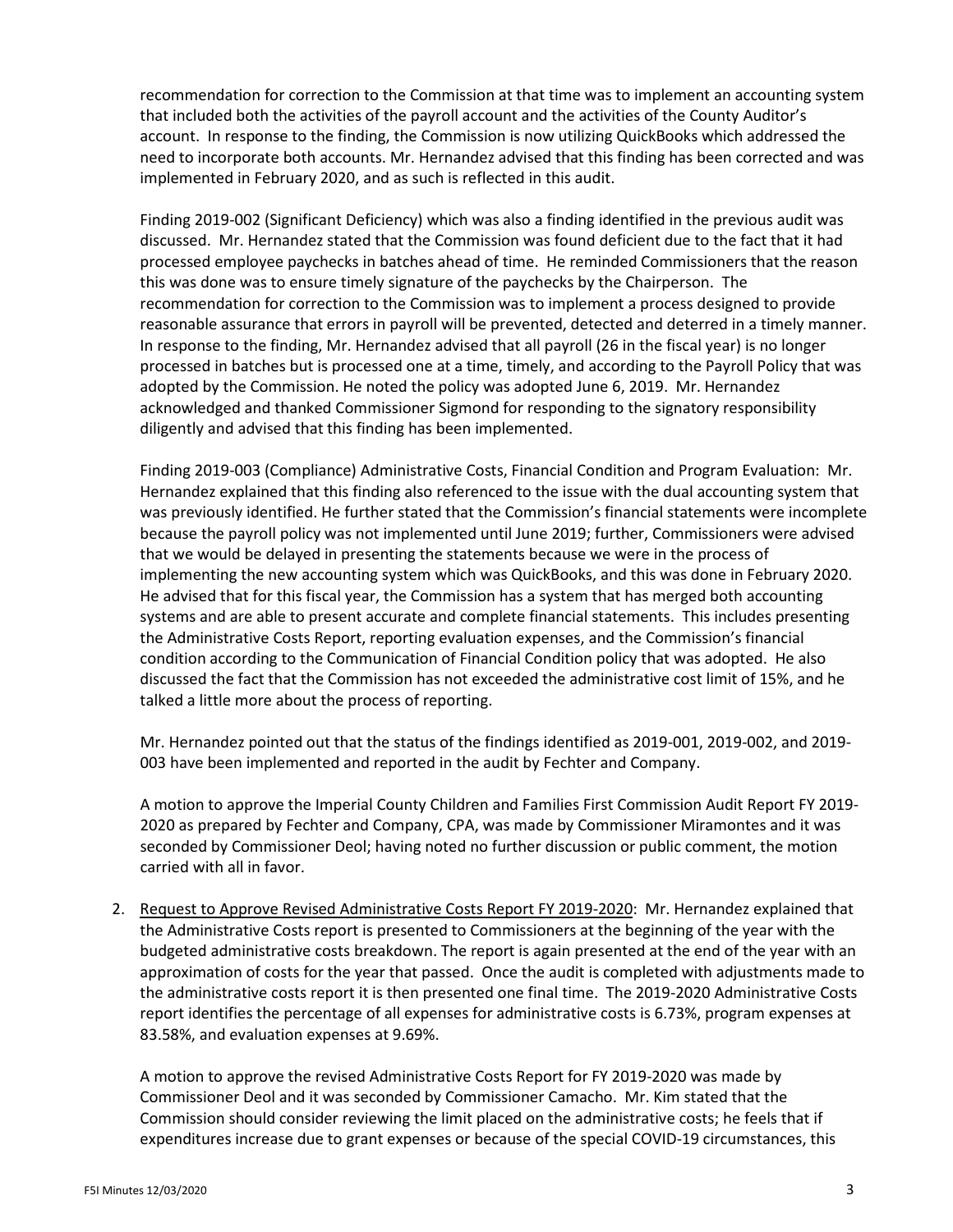probably increases administrative expenses. He recommends that we review the 15% limit since it hasn't been changed in several years.

Commissioner Green joined the meeting at this time.

The motion to approve the revised Administrative Costs Report for FY 2019-2020 was put to a vote and the motion carried with 1 abstention (B.Green).

3. Request to Approve Annual Report FY 2019-2020 Submitted to First 5 California: Mr. Rodriguez explained that the annual report is also another one of the Commission's reporting obligation to First 5 California. Mr. Rodriguez provided a summary of the 3 components within the report: AR-1 – Revenue and Expenditure Summary; AR-2 Demographic Worksheet; and AR-3 County Evaluation and Highlights. He noted that the totals in the Revenue Details page of the report are in line with the Commission's audit as far as the revenue reporting goes for fiscal year 2019-2020. He further noted that the expenses are broken down by 4 result areas which are: Improved Family Functioning where the total expenses were \$635,462; Improved Child Development where the total expenses were \$1,033,005; Improved Child Health where expenses were \$183,004; and Improved Systems of Care where expenses were \$140,157. He also stated that some of these expenses represented funds that were carried over from the previous year but paid in the current year. Mr. Rodriguez further explained that Imperial County is not eligible for the Small Population County Funding Augmentation; Imperial County ranks 13 in the counties list. Mr. Rodriguez provided a summary of the demographics section of the report noting that the total population of children up to 6 years, primary caregivers and providers that received services was 5,717. The last component of the report is a summary of the evaluation and highlights of the County which will then be incorporated into First 5's annual report. Mr. Rodriguez advised that the annual report was submitted on October 29<sup>th</sup> via a web-based portal.

A motion approving the submittal of the Annual Report FY 2019-2020 to First 5 California was made by Commissioner Green and it was seconded by Commissioner Kim; having noted no further discussion or public comment, the motion carried with all in favor.

4. Request to Change Scope-of-Work for Imperial Valley Food Bank Mini-Grant: The IV Food Bank Director submitted a letter requesting the Commission to consider a scope-of-work change that would reallocate the \$25,000 grant made to the Imperial Valley Food Bank for Pop-Up Farmers Markets to their "Weekend Food Kit" program. The cost to run the Weekend Food Kit program is \$260,000 and it provides weekly meals to 1,300 students. The letter was included in the packet.

Mr. Rodriguez stated that the request is being made namely because the program that was approved by the Commission is essentially "undoable" due to COVID-19. He added that there is a significant difference in the scope-of-work noting that moving the funds to the Weekend Food Kit would target children multiple times throughout the year versus where the Pop-Up Farmers Market is much less. Mr. Rodriguez expressed his support of the program noting that COVID-19 has made it difficult for many families who are in need of food assistance. He recommends, however, that the program consider working more on its data, consider TK programs in the school system, and seeking other preschools that are open and providing some type of service.

A motion to approve the scope-of-work changes with modifications as recommended for the Imperial Valley Food Bank was made by Commissioner Green and it was seconded by Commissioner Camacho.

Commissioner Green asked about their plan of distribution and questioned whether it would be difficult to monitor that assistance provided by the Commission and ensure that services would target families that have children within the 0 to 5 age group. Mr. Rodriguez explained that the IV Food Bank will serve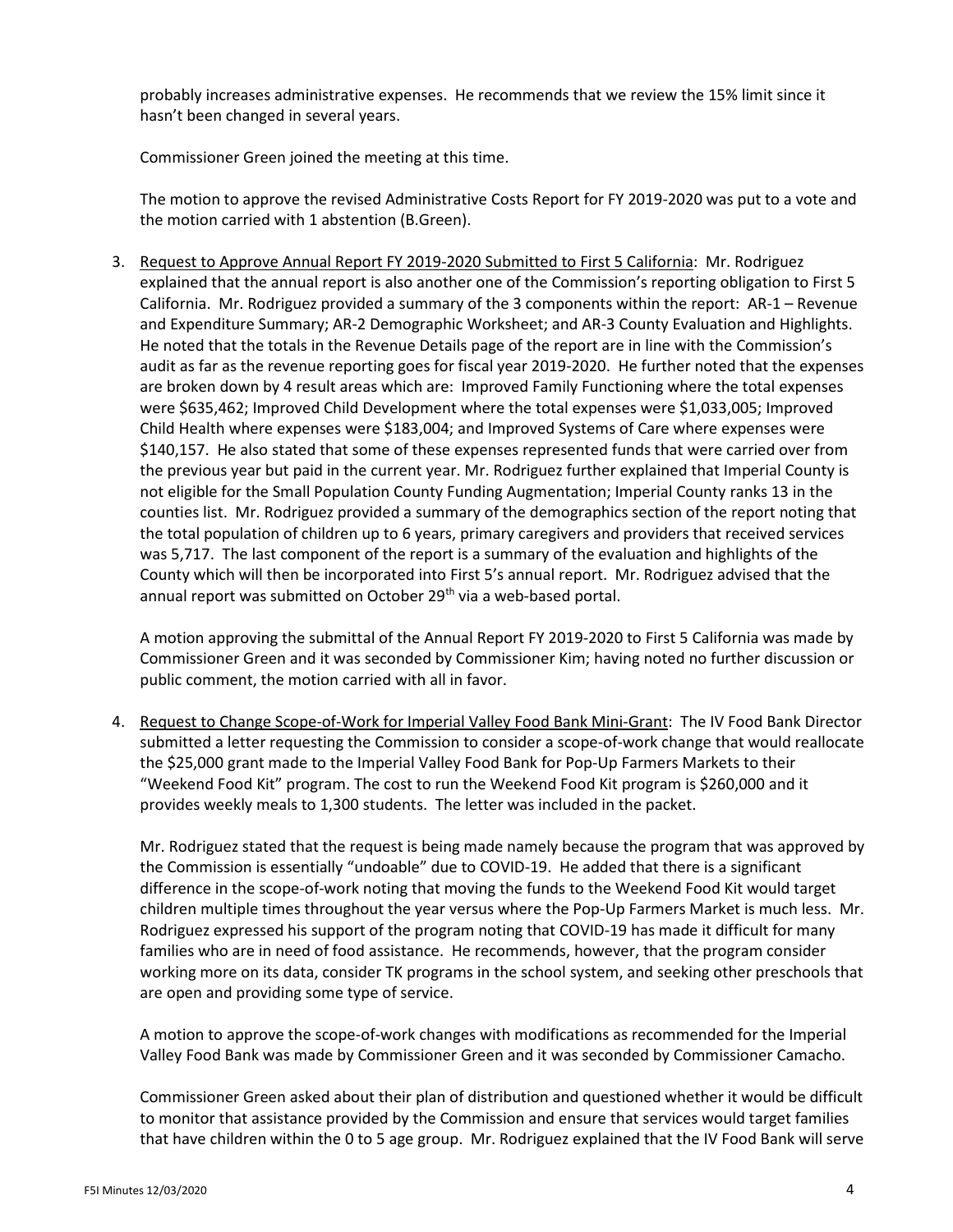children using a drive thru model targeting different schools. In the past, the IV Food Bank had provided a similar program through their Backpack Food Program with the difference now being this is a drivethru model due to COVID-19 which actually serves more students. IV Food Bank came up with an estimate stating that they will serve more than 139 children 0 to 5. This data, Mr. Rodriguez is recommending for the Commission work with the IV Food Bank to establish how these estimates are calculated in order to ensure children 0-5 are being served. Commissioner Green advised that Title V Centers might be able to provide better estimates and advise families about the food program.

The motion to approve the scope-of-work changes with modifications as recommended for the Imperial Valley Food Bank was put to a vote and the motion carried with all in favor. Direction was given to Mr. Rodriguez to work with the program on the above-noted changes and data.

5. Request to Re-Issue payments for Imperial County Free Library and Brawley Public Library: Mr. Rodriguez advised that the Brawley Public Library is due a final 5% payment for their Contract FY 2018- 2019. He explained that the final payment is given to agencies upon submittal of their audit report. The City of Brawley was late in getting their audit report turned in. The audit was eventually submitted by the City during the summer and payment of \$9,403.00 is now due to them. Another payment Mr. Rodriguez advised needs to be re-issued is due to the Imperial County Free Library. He explained that the agency requested an extension for submittal of the audit, and it was granted. The final 5% payment in the amount of \$3,605 was issued to the IC Free Library, however, the check was misplaced and never cashed. Another factor that affected the process with the uncashed check was the fact that the County Auditor usually notifies the Commission when there is an uncashed check that has been in the system for over 6 month, however, this time they didn't send a notification until after the close of the fiscal year.

Mr. Rodriguez added that the funds for these amounts are available, however, these payments are being brought to the Commission for approval because they both are expenditures for services made in Fiscal Year 2018-2019, and are not represented in the current budget. For accounting purposes, we are seeking approval.

A motion approving the payments to the Imperial County Free Library and the Brawley Public Library was made by Commissioner Green and it was seconded by Commissioner Miramontes; having noted no further discussion or public comment, the motion carried with all in favor.

6. Request to Approve Extensions on Grantee Agreements for General RFP Grants through FY 2021-2022: Mr. Rodriguez stated that the Commission at a previous meeting discussed the idea of whether proceeding with a new RFP cycle would be prudent at this time due to the COVID-19 pandemic or whether the Commission would consider other options. Commissioners made a recommendation, as had been done in the past, to approve extensions to grantees for an additional year. Mr. Rodriguez is seeking direction from the Commission on how to proceed.

Commissioner Sigmond stated that due to the extraordinary circumstances, it would be best to extend contracts to grantees for the next year and wait to see what happens with COVID-19. As Commissioner Green advised, the contracts would be optional to those grantees wishing to continue a third year.

A motion to approve extensions on Grantee Agreements for the RFP General Grant up through FY 2021- 2022 was made by Commissioner Deol and it was seconded by Commissioner Green; having noted no further discussion or public comment, the motion carried with all in favor.

7. First 5 Imperial Community Development Mini-Grant Application FY 2021-2022: Mr. Rodriguez is seeking direction on how the Commission wishes to proceed in regard to the Community Development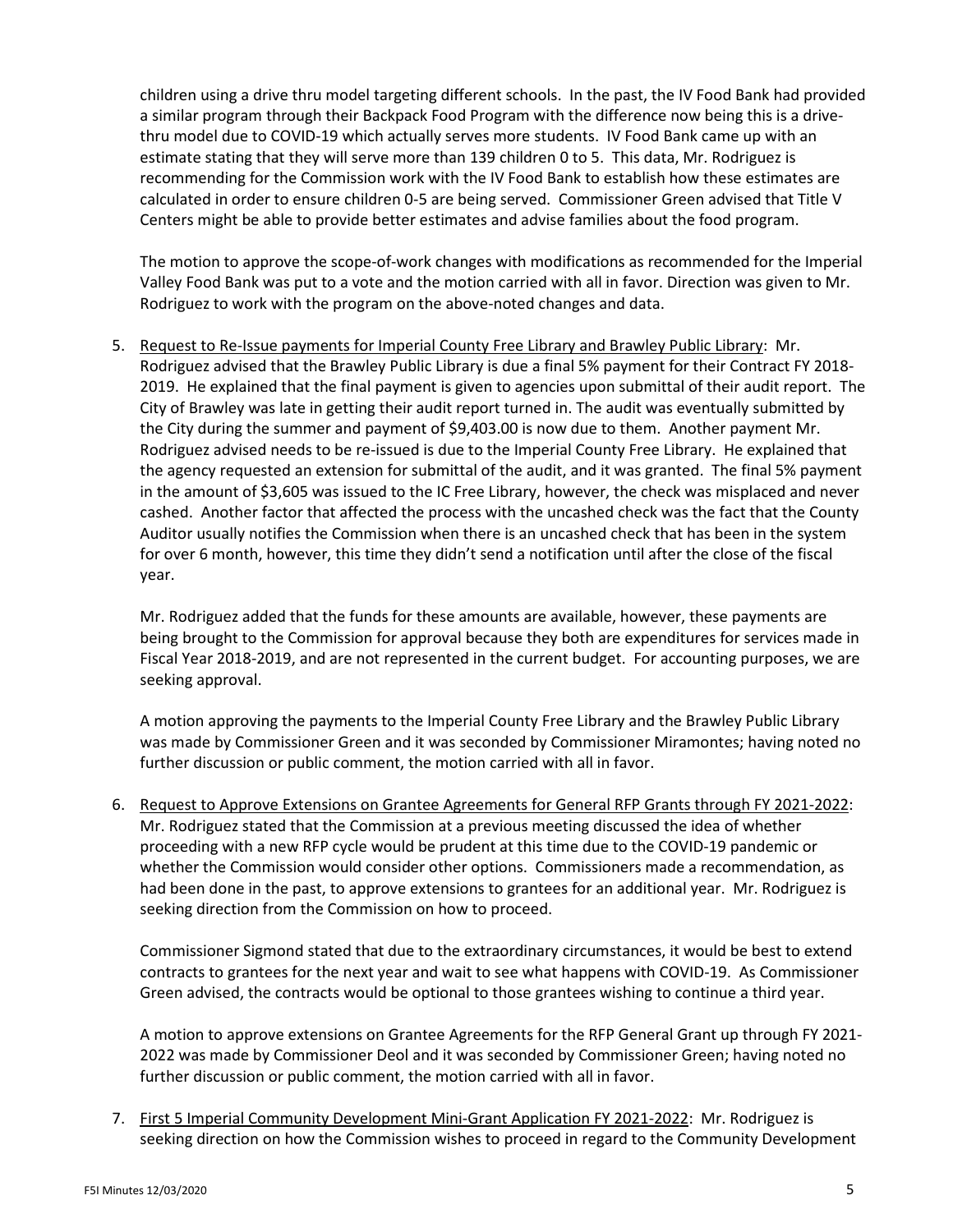Mini-grant. He asked whether the Commission wishes to increase the mini-grant funding, target specific initiatives, change priorities set in the mini-grant for example by providing special consideration in support of COVID-19 or continue as in previous years. He offered alternatives and ideas the Commission could consider.

Commissioner Sigmond stated that social media is a very important source for sharing information; she commented further about the method of outreach and notification of the mini-grant.

Commissioner Green is recommending that they leave out the section that states priority will be given to applicants that have never received funding for a grant with the Commission before. She feels that priorities should not go against an agency that has applied, it leaves it open. Commissioner Miramontes expressed that he agreed with this recommendation.

Commissioner Kim gave his feedback on providing more assistance to agencies who serve children, their families, especially during this time. He is encouraging the process to be more open and that more funding be given to support families. Mr. Kim advised about holding a special meeting, this would move things faster.

Commissioner Rodriguez stated that with the uncertainty the county is facing, she would like to provide direction for the Director to come back with strategies and options for the mini-grant process and to bring it back to the Commission so that they can address it further.

Commissioner Green added that she would like to include language on how agencies propose to meet their strategies during the COVID-19 period.

Mr. Rodriguez acknowledged that he would come back with strategies, scenarios and address the COVID-19 issue. Commissioners were open to increasing the funding to \$200,000.

- 8. 2020 Imperial County Early Care and Education Workforce Study: Mr. Rodriguez stated that the data collection process of the ECE Workforce Study has been completed. He advised that they started right at the beginning of the COVID-19 pandemic which made the process more challenging. During the summer there was contact with sites and providers due to the COVID-19 relief effort that was provided by the Commission which allowed more collection of data. The next phase is to put the data and analysis together and bring back to the Commission for review and consideration, he expects this will be done in February. Mr. Rodriguez went on to provide a brief analysis on the data collected from the family childcare providers. Commissioner Sigmond acknowledged the significance of the study and how it could possibly affect the education communities.
- 9. COVID-19 Grantee and Provider Relief Support: Mr. Rodriguez provided an update on the distribution of supplies/materials that were given as part of the COVID-19 relief efforts:
	- Commission reached out to 10 major grants and 5 mini-grants and of those, 9 agencies requested support/materials to address COVID-19.
	- Baby wipes were provided to Imperial Valley College.
	- Gowns were given to preschool teachers; all preschools will be surveyed regarding their need for gowns.
	- There was a request for games, artbooks, puzzles and books. Books were purchased and additional books will be received by First 5 California.
	- Webcams for IVROP home visitors were provided as well as for the IC Child Abuse Prevention Council.
	- Refurbished laptops were provided to the Neighborhood House for use by their program staff.